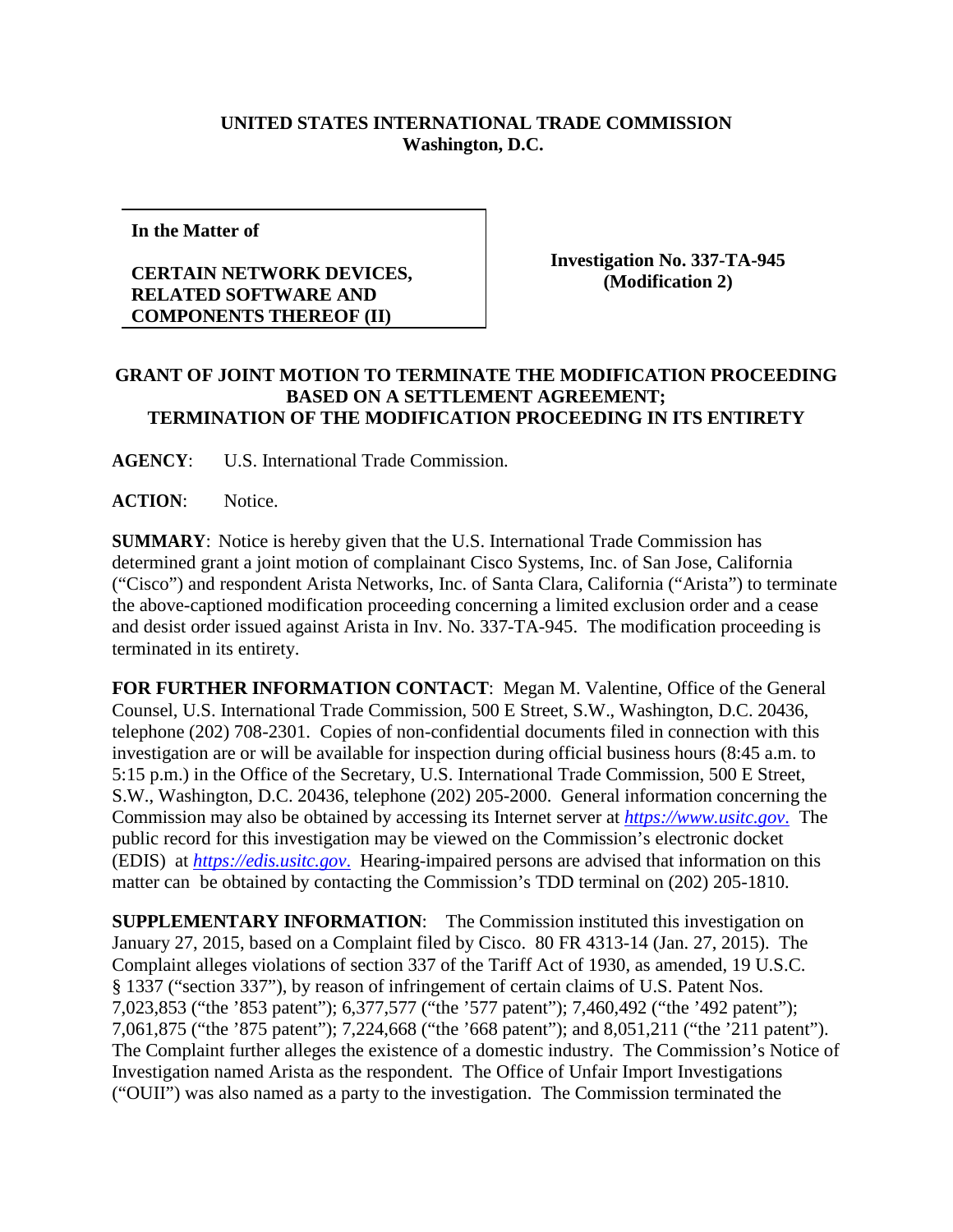investigation in part as to certain claims of the asserted patents. Notice (Nov. 18, 2015) (see Order No. 38 (Oct. 27, 2015)); Notice (Dec. 1, 2015) (see Order No. 47 (Nov. 9, 2015)).

On June 11, 2016, the Patent Trial and Appeal Board ("PTAB") of the U.S. Patent and Trademark Office instituted separate *inter partes* review ("IPR") proceedings concerning the '577 and '668 patents. *Arista Networks, Inc. v. Cisco Systems, Inc.*, Case IPR2016-00303 (regarding the '577 patent); *Arista Networks, Inc. v. Cisco Systems, Inc.*, Case IPR2016-00309 (regarding the '668 patent).

On May 4, 2017, the Commission found a violation of section 337 with respect to certain of the asserted claims of the '577 and '668 patents. Notice (May 4, 2017); 82 FR 21827-29 (May 10, 2017); *see also* Notice of Correction (May 30, 2017); 82 FR 25811 (June 5, 2017). The Commission issued a limited exclusion order ("LEO") and a cease and desist order ("CDO") against Arista. *Id*. The Commission did not find a violation with respect to the '853, '875, '492, and '211 patents. *Id*.

On May 25, 2017, the PTAB issued its final written decision finding certain claims of the '577 patent unpatentable based on prior art not presented in the Commission investigation. On June 1, 2017, the PTAB issued its final written decision finding certain claims of the '668 patent unpatentable based on certain combinations of prior art not presented in the Commission investigation. Both decisions affected the claims upon which the Commission found a violation of section 337.

On June 30, 2017, Cisco filed a notice of appeal with the United States Court of Appeals for the Federal Circuit ("Federal Circuit"), seeking review of the Commission's finding of no violation as to the '853, '875, '492, and '211 patents. *Cisco Sys., Inc. v. Int'l Trade Comm'n*, Appeal No. 17-2289. On July 21, 2017, Arista filed a notice of appeal with the Federal Circuit, seeking review of the Commission's finding of violation as to the '577 and '668 patents. *Arista Networks, Inc. v. Int'l Trade Comm'n*, Appeal No. 17-2336. On August 3, 2017, the Federal Circuit consolidated the Arista and Cisco appeals. *Cisco Sys., Inc. v. Int'l Trade Comm'n*, Appeal No. 17-2289, Dkt. No. 20.

On August 25, 2017, Arista filed a motion with the Federal Circuit seeking to stay the Commission's remedial orders pending resolution of the appeal on the merits. On September 22, 2017, the Federal Circuit denied this request "subject to the condition that the product redesign on which Cisco relies to deny irreparable harm must be permitted to enter the country, without being blocked by the Commission order under review in this case, unless and until Commission proceedings are initiated and completed to produce an enforceable determination that such a redesign is barred by the order here under review or by a new or amended order." *Cisco Sys, Inc. v. ITC; Arista Networks, Inc. v. ITC,* Appeal Nos. 2017-2289, -2351, Order at 3 (Fed. Cir. Sept. 22, 2017).

On September 27, 2017, Cisco petitioned for a modification proceeding to determine whether Arista's redesigned switches infringe the patent claims that are the subject of the LEO and CDO issued in this investigation and for modification of the remedial orders to specify the status of these redesigned products.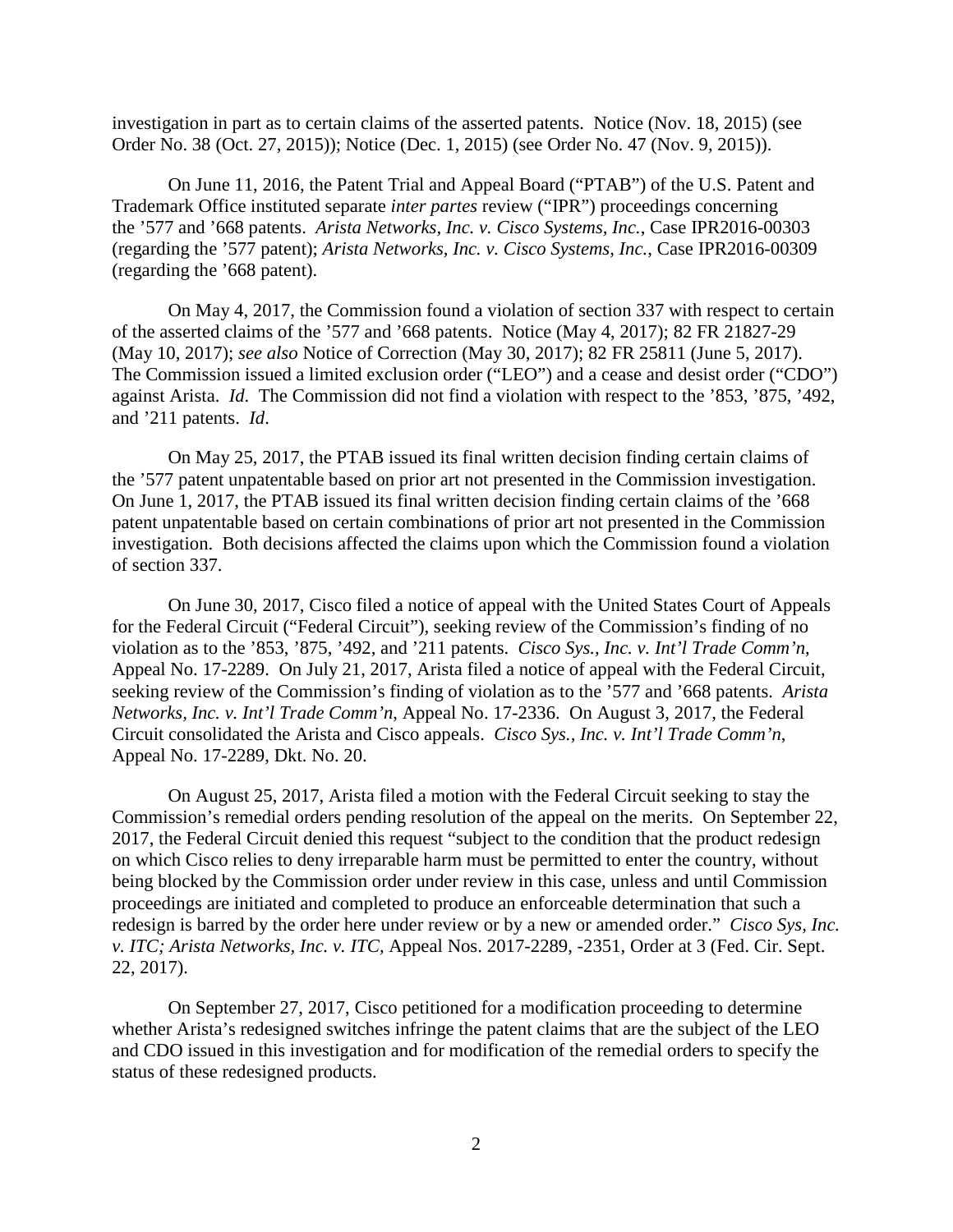On November 1, 2017, the Commission instituted the modification proceeding. 82 FR 50678 (Nov. 1, 2017). On November 7, 2018, the Commission issued a notice clarifying that OUII is not named as a party in the modification proceeding. 82 FR 52318 (Nov. 13, 2017).

On February 14, 2018, the Federal Circuit summarily affirmed the PTAB's decision finding the claims of the '668 patent unpatentable. *Cisco Systems, Inc. v. Arista Networks, Inc.*, Appeal No. 17-2384, Order (Feb. 14, 2018). The Court issued the mandate on March 23, 2018. *Id.*, Dkt. No. 54.

On March 23, 2018, the ALJ issued a recommended determination in the modification proceeding ("MRD"), finding that Arista's redesigned products infringe the relevant claims of the '668 patent but do not infringe the relevant claims of the '577 patent. MRD (Mar. 23, 2018). Also on March 23, 2018, the ALJ issued an order denying Arista's motion to stay the modification proceedings or to stay the remedial orders with respect to the '668 patent. Order No. 20 (Mar. 23, 2018).

On April 5, 2018, the Commission determined to modify the remedial orders to suspend enforcement of those orders with respect to the '668 patent. Notice (Apr. 5, 2018); Comm'n Order (Apr. 5, 2018).

On June 26, 2018, the Commission accepted the ALJ's recommended determination finding no infringement with respect to the '577 patent and determined to modify the remedial orders to exempt Arista's redesigned products that were the subject of the modification proceeding. The Commission also determined to suspend the modification proceeding as to the '668 patent. The '577 patent expired on June 30, 2018.

On August 27, 2018, the Federal Circuit granted a motion of the parties to voluntarily dismiss the consolidated appeal from the Commission's final determination on violation. *Cisco Sys., Inc.*, Appeal No. 17-2289, Dkt. No. 121 (Aug. 27, 2018).

On August 27, 2018, Cisco and Arista filed a joint motion to terminate the modification proceeding in its entirety pursuant to Commission Rule 210.21(b)(1) (19 CFR 210.21(b)(1)) based on a settlement agreement between the parties. The motion indicates that the Agreement fully resolves the disputed issues in the modification proceeding, that there are no other agreements, written or oral, express or implied, between them concerning the subject matter of this proceeding, and that the motion includes a public version of this Motion along with an accompanying public version of the Agreement. The motion also contends that termination of the modification proceeding will not adversely affect the public interest.

The Commission has determined to grant the joint motion and terminate the modification proceeding in its entirety. We note that only the '668 patent remains in the modification proceeding.